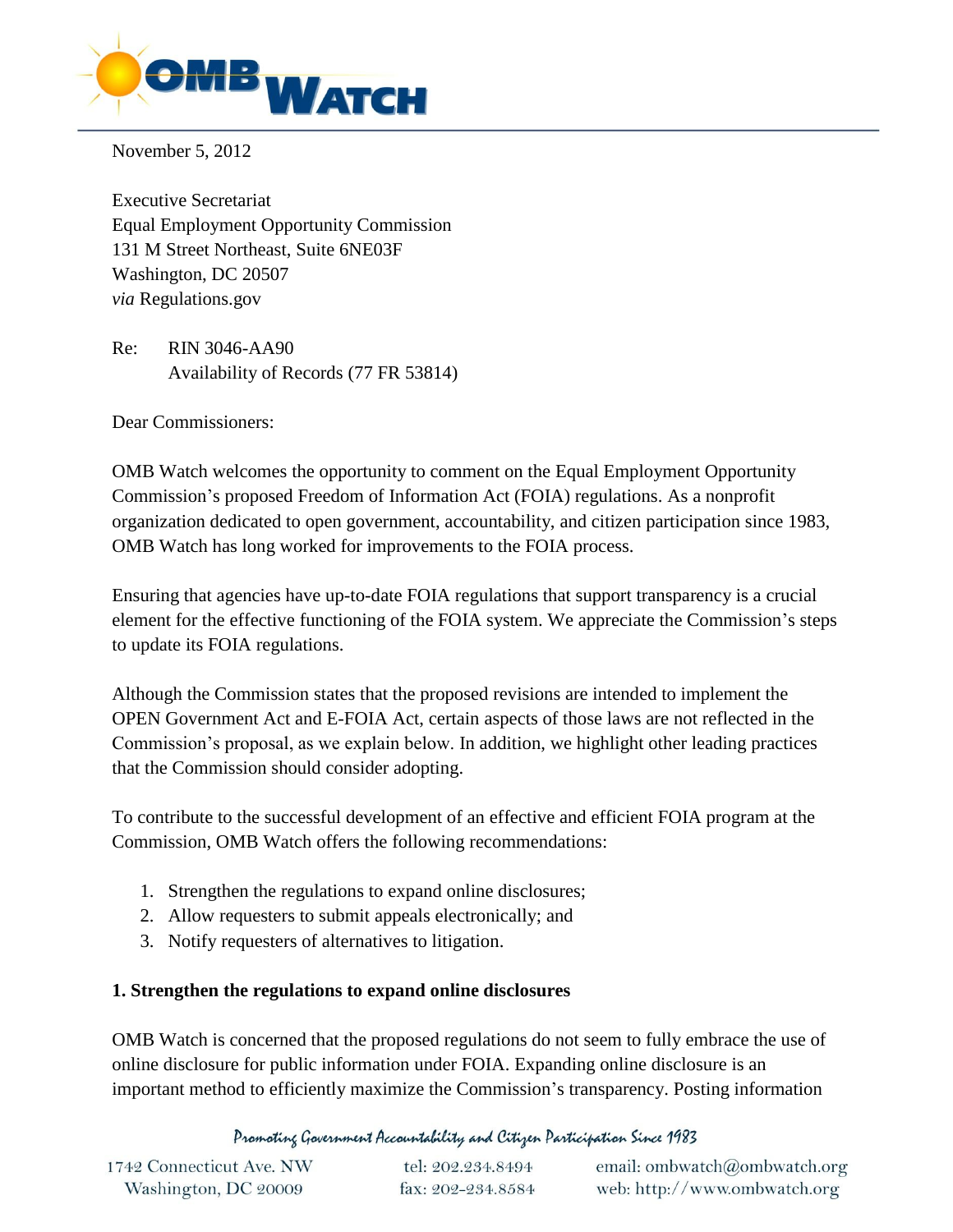online maximizes the impact of the agency's FOIA efforts by allowing the public to access and use the information disclosed. Additionally, online disclosure can save agency resources by reducing duplicative requests.

# *a. Clarify information to be posted online*

We appreciate the Commission's proposed revision in § 1610.18 that the specified types of information will be made available electronically. However, the proposed wording is ambiguous as to whether this information will be *disclosed proactively* or only *upon request*. We encourage the Commission to clarify that it will routinely post the specified types of information on its website.

# *b. Post documents released in response to FOIA requests*

The E-FOIA Act requires agencies to post online information that has been released in response to a FOIA request and is "likely to become the subject of subsequent requests."<sup>1</sup> The Commission should add this type of information to the list of specified types in § 1610.18.

Furthermore, we encourage the Commission to go beyond the statutory minimum and instead adopt the best practice to post online *all* responses to FOIA requests, except those made jointly under the Privacy Act. This practice makes more information available to the public and eliminates the need for the agency to evaluate each request to determine whether it is likely to become the subject of subsequent requests. The Air Force and the Office of the Secretary of Defense and Joint Staff have adopted this policy.<sup>2</sup>

We note that the multi-agency portal, FOIAonline, provides participating agencies with features to automatically post released documents. <sup>3</sup> OMB Watch believes that FOIAonline has great promise to increase transparency and encourages the Commission to consider becoming a participant.<sup>4</sup>

# *c. Expand proactive disclosure*

We encourage the Commission to adopt a policy to proactively disclose information to the greatest extent possible. The Commission should follow Attorney General Holder's FOIA

 $\overline{a}$ 

 $1$  5 U.S.C. 552(a)(2)(D).

<sup>&</sup>lt;sup>2</sup> U.S. Government Accountability Office, "Freedom of Information Act: Additional Actions Can Strengthen Agency Efforts to Improve Management," GAO-12-828, July 31, 2012, pp. 24-25. 3 <http://foiaonline.regulations.gov/>

<sup>4</sup> *See* OMB Watch, "New Website Will Make Government Information Easier to Obtain, " Oct. 1, 2012, *available at*  [http://www.ombwatch.org/new-site-will-make-govt-info-easier-to-obtain.](http://www.ombwatch.org/new-site-will-make-govt-info-easier-to-obtain)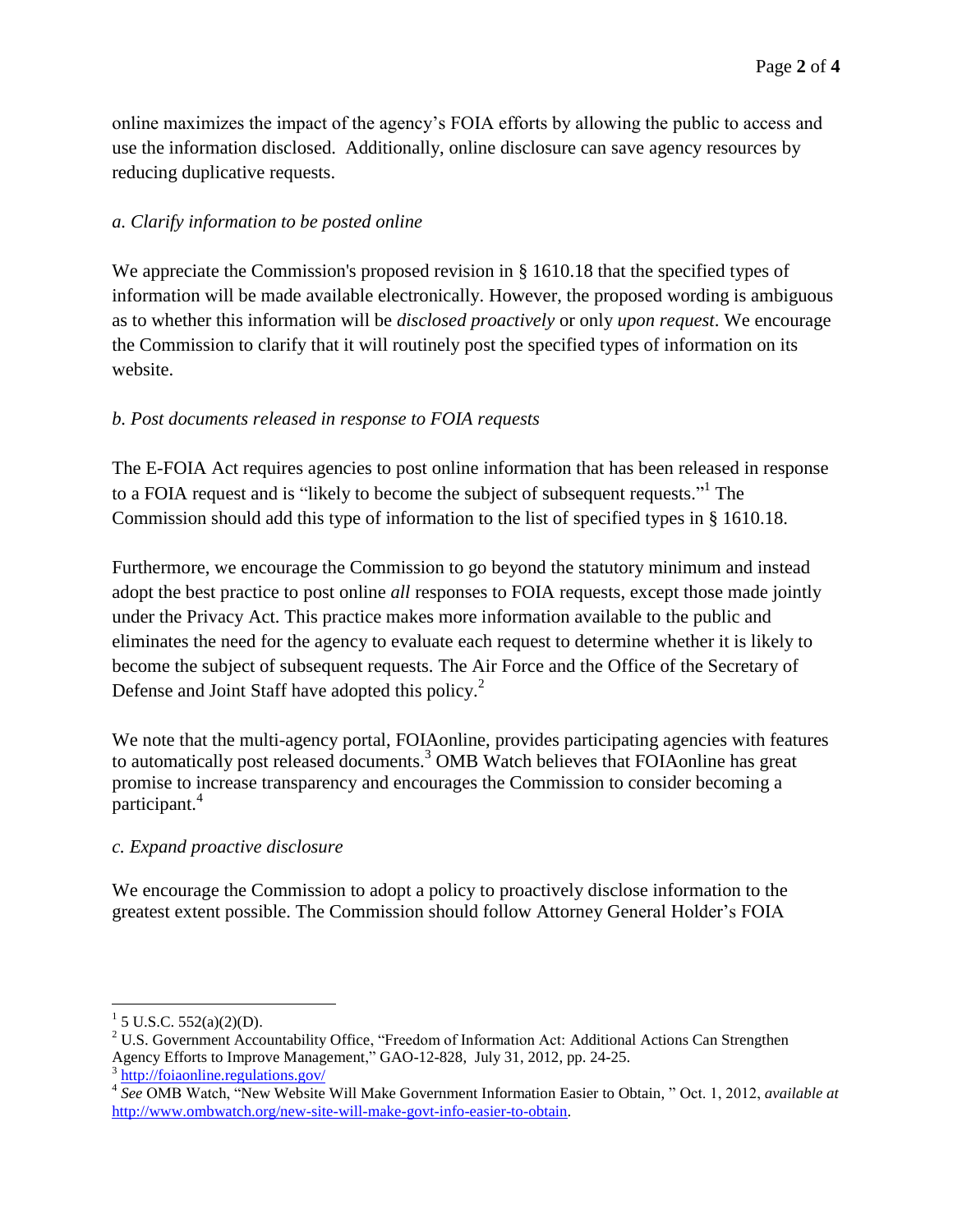guidelines, which directed agencies to "readily and systematically post information online in advance of any public request."<sup>5</sup>

### *i. Expand categories of records to disclose regularly*

The Commission should adopt a policy to "establish categories of records that can be disclosed regularly," as recommended by the Office of Government Information Services (OGIS).<sup>6</sup> These categories should include those specified in § 1610.18, but be expanded and updated frequently. The Commission should consult with stakeholders to identify such categories of records.<sup>7</sup>

#### *ii. Identify records of interest to the public*

The Commission should adopt a policy to identify additional records of interest to the public and to post such records online. The Special Inspector General for Afghanistan Reconstruction has adopted such a policy.<sup>8</sup> In addition, the Department of Justice has proposed to adopt such a policy.<sup>9</sup>

#### **2. Allow requesters to submit appeals electronically**

The Commission's proposed regulations permit the public to submit requests via website, email, or fax, in addition to postal mail or physical delivery.<sup>10</sup> However, the Commission's proposed regulations do not offer the same options for submitting appeals; instead, appeals may only be submitted via postal mail or physical delivery. $^{11}$ 

We support electronic submission options because they can increase timeliness and convenience to requesters. We encourage the Commission to offer the same electronic submission options for appeals as for requests.

Additionally, the Commission should ensure that requesters can communicate electronically with the agency throughout the FOIA process. To reduce printing and postage costs and to increase timeliness, the Commission should establish that it will communicate with requesters via email, if provided, unless the requester specifies otherwise.

 $\overline{a}$ <sup>5</sup> Eric Holder, "The Freedom of Information Act (FOIA)," Office of the Attorney General, March 19, 2009, *available at* [http://www.justice.gov/ag/foia-memo-march2009.pdf.](http://www.justice.gov/ag/foia-memo-march2009.pdf)

<sup>6</sup> Office of Government Information Services, "FOIA Requirements, Agency Best Practices, and OGIS Recommendations," *available at* [https://ogis.archives.gov/Assets/Best+Practices+Chart+Agencies.pdf.](https://ogis.archives.gov/Assets/Best+Practices+Chart+Agencies.pdf)

 $<sup>7</sup>$  The open government community has identified several types of information that agencies should regularly post</sup> online; *see* [http://www.ombwatch.org/files/info/OpennessFloor-aug2012.pdf.](http://www.ombwatch.org/files/info/OpennessFloor-aug2012.pdf)

<sup>&</sup>lt;sup>8</sup> Special Inspector General for Afghanistan Reconstruction, "Freedom of Information Act and Privacy Act Procedures, " June 27, 2012, 77 FR 38171.

<sup>&</sup>lt;sup>9</sup> Justice Department, "Freedom of Information Act Regulations, " March 21, 2011, 76 FR 15236.

 $10$  Proposed § 1610.7(b).

 $^{11}$  Proposed § 1610.11(a).